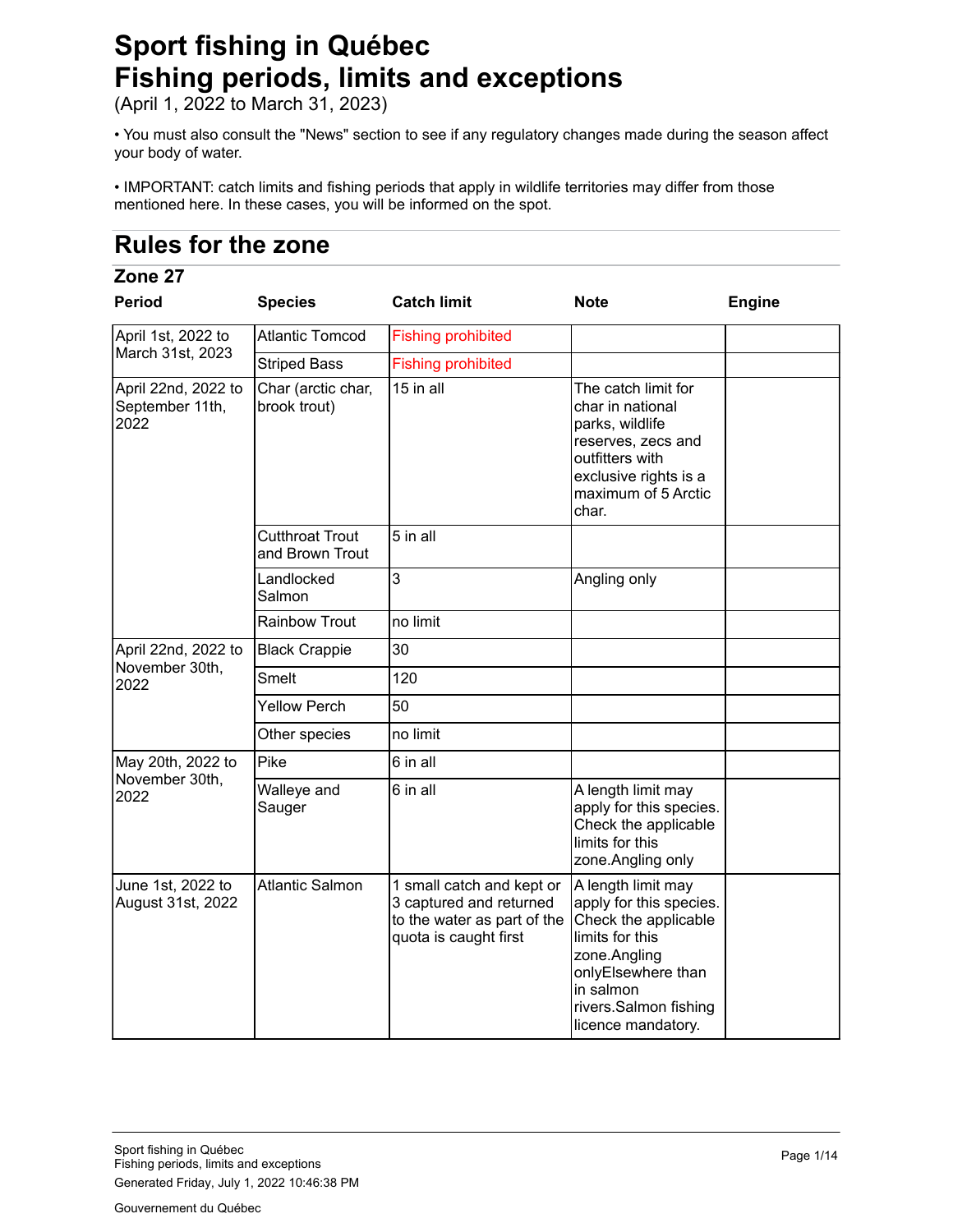| June 15th, 2022 to<br>October 31st, 2022     | Sturgeon                              | 1 in all | A length limit may<br>apply for this species.<br>Check the applicable<br>limits for this<br>zone. Angling only |  |
|----------------------------------------------|---------------------------------------|----------|----------------------------------------------------------------------------------------------------------------|--|
| June 15th, 2022 to                           | <b>Bass</b>                           | 6 in all |                                                                                                                |  |
| November 30th, 20                            | Muskellunge                           | 2 in all | Angling only                                                                                                   |  |
| July 1st, 2022 to<br>September 11th,<br>2022 | Lake Trout and<br><b>Splake Trout</b> | 2 in all | A length limit may<br>apply for this species.<br>Check the applicable<br>limits for this<br>zone.Angling only  |  |

## **Water bodies – Exceptions**

#### **Brook Gagouette - between its mouth at lac Nairne and the bridge in concession 2 (Miscoutine) of the municipality of Saint-Aimé-des-Lacse.**

|                                    | Ferent Clating de Duchenneu, aveluding the waters of Lee au Chien (400E01001) |  |
|------------------------------------|-------------------------------------------------------------------------------|--|
| April 1st, 2022 to M   All species | <b>Fishing prohibited</b>                                                     |  |

## **Forest Station de Duchesnay - excluding the waters of Lac au Chien (46°56'29" N., 71°43'14" W.) and the Ontaritzi River**

| April 1st, 2022 to | All species | <b>Fishing prohibited</b> |  |
|--------------------|-------------|---------------------------|--|
| March 31st, 2023   |             |                           |  |

## **Lake à la Hache (Saint-Ubalde) (46°50'03" N., 72°13'30" O.)**

| April 22nd, 2022 to<br>September 11th,             | Char (arctic char,<br>brook trout)    | same as the zone |              |  |
|----------------------------------------------------|---------------------------------------|------------------|--------------|--|
| 2022                                               | Lake Trout and<br><b>Splake Trout</b> | same as the zone | Angling only |  |
| April 22nd, 2022 to<br>November 30th, 20           | Other species                         | same as the zone |              |  |
| December 20th,<br>2022 to March 31st, brook trout) | Char (arctic char,                    | Same as the zone |              |  |
| 2023                                               | Other species                         | same as the zone |              |  |

## **Lake à l'Anguille (MRC Portneuf) - (46°46'49" N., 72°11'25" O.)**

| May 20th, 2022 to  | <b>All species</b> | Isame as the zone |  |  |
|--------------------|--------------------|-------------------|--|--|
| September 11th, 20 |                    |                   |  |  |

## **Lake Blanc (Saint-Ubalde) (46°49'09" N., 72°16'18" O.)**

| Same as zone                           | Other species                    | Isame as zone             |  |
|----------------------------------------|----------------------------------|---------------------------|--|
| April 1st, 2022 to<br>March 31st, 2023 | ILake Trout and<br>ISplake Trout | <b>Fishing prohibited</b> |  |

## **Lake de la Baie des Rochers (MRC Charlevoix-Est) (47°56'31" N., 69°53'14" O.)**

| May 20th, 2022 to  | <b>Artic Char</b> | ∣0 kept          |  |
|--------------------|-------------------|------------------|--|
| September 11th, 20 | Other species     | same as the zone |  |

## **Lake de la Mine (Notre-Dame-de-Montauban) (46°49'49" N., 72°20'00" W.)**

| April 22nd, 2022 to Char and Trout |               | Isame as the zone |              |  |
|------------------------------------|---------------|-------------------|--------------|--|
| September 11th, 20                 | Other species | Isame as the zone |              |  |
| June 15th, 2022 to                 | <b>Bass</b>   | Isame as the zone |              |  |
| November 30th, 20                  | Muskellunge   | same as the zone  | Angling only |  |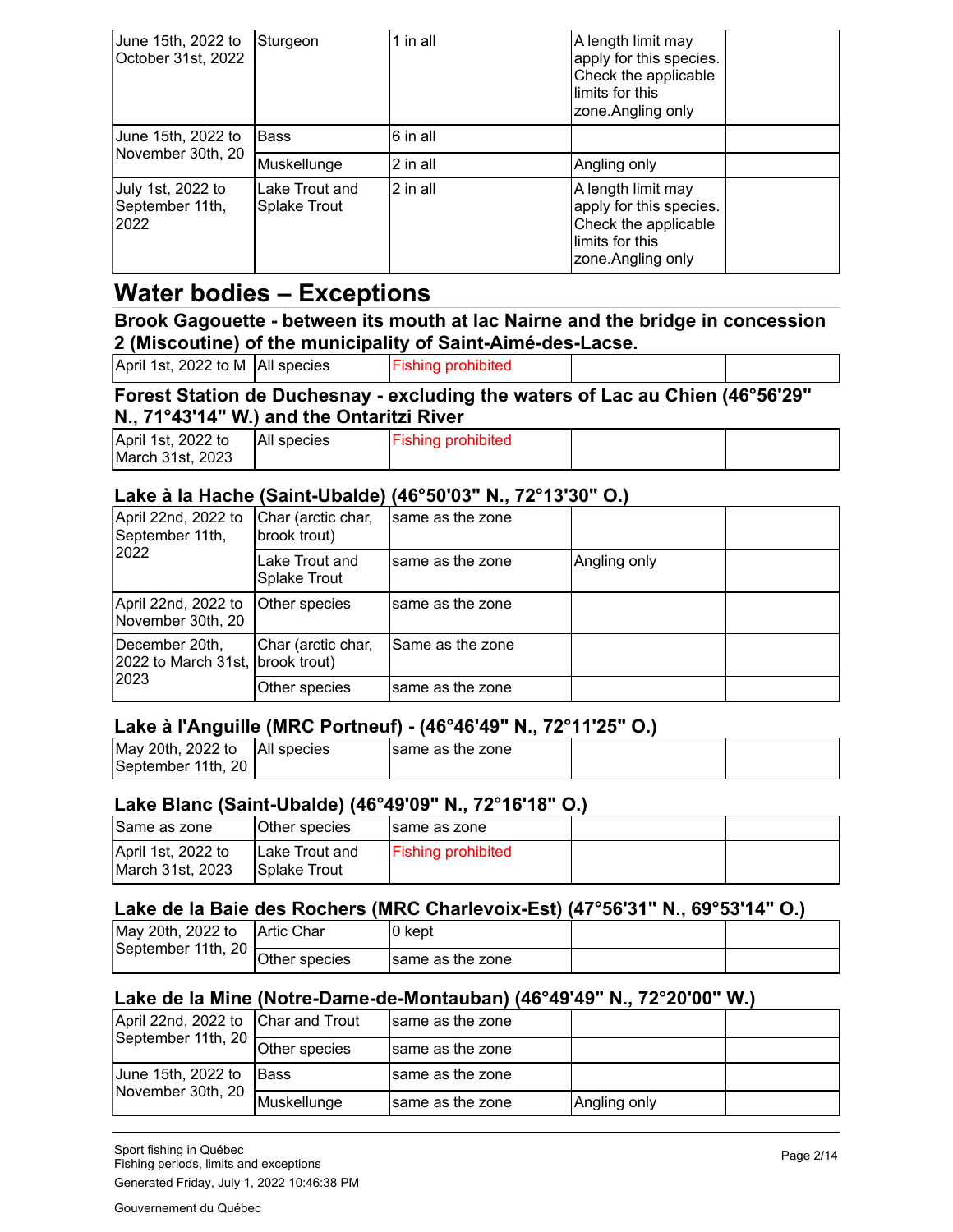| December 20th,                     | <b>Bass</b>    | Isame as the zone |              |  |
|------------------------------------|----------------|-------------------|--------------|--|
| $ 2022$ to March 31st, $ $<br>2023 | Char and Trout | Isame as the zone |              |  |
|                                    | Muskellunge    | same as the zone  | Angling only |  |
|                                    | Other species  | Isame as the zone |              |  |

## **Lake du Port-aux-Quilles (MRC Charlevoix-Est) - (47°56'36" N., 69°57'16" O.)**

## **Lake en Coeur (Saint-Alban) - (46°47'13" N., 72°10'39" O.)**

| May 20th, 2022 to  | <b>All species</b> | same as the zone |  |
|--------------------|--------------------|------------------|--|
| September 11th, 20 |                    |                  |  |

#### **Lake Long (46°50'21" N., 72°08'24" W.)**

| Same as zone | ILake Trout and<br>Splake Trout | l 2 in all        | A length limit may<br>apply for this species.<br>Check the applicable<br>llimits for this<br>zone.Angling only |  |
|--------------|---------------------------------|-------------------|----------------------------------------------------------------------------------------------------------------|--|
|              | Other species                   | Isame as the zone |                                                                                                                |  |

#### **Lake Montauban (46°52'58" N., 72°10'04" W.)**

| Same as zone | Lake Trout and<br><b>Splake Trout</b> | l 2 in all        | A length limit may<br>apply for this species.<br>Check the applicable<br>llimits for this<br>zone.Angling only |  |
|--------------|---------------------------------------|-------------------|----------------------------------------------------------------------------------------------------------------|--|
|              | Other species                         | Isame as the zone |                                                                                                                |  |

#### **Lake Nairne (MRC Charlevoix-Est) - (47°41'09" N., 70°20'57" O.)**

| May 20th, 2022 to  | All species | Isame as the zone |  |  |
|--------------------|-------------|-------------------|--|--|
| September 11th, 20 |             |                   |  |  |

#### **Lake Noir - (Saint-Siméon) (47°51'07" N., 69°54'59" W.)**

| April 22nd, 2022 to   All species<br>September 11th, 20 |              | same as the zone  |  |
|---------------------------------------------------------|--------------|-------------------|--|
| December 20th.<br>2022 to March 31st.                   | IAII species | Isame as the zone |  |

#### **Lake Saint-Augustin (46°44'54" N., 71°23'38" W.)**

| April 22nd, 2022 to<br>November 30th, 20    | Other species         | same as the zone |                                                                                                |  |
|---------------------------------------------|-----------------------|------------------|------------------------------------------------------------------------------------------------|--|
| May 20th, 2022 to<br>November 30th,<br>2022 | Walleye and<br>Sauger | 6 in all         | A length limit may<br>apply for this species.<br>Check the applicable<br>limits for this zone. |  |
| June 15th, 2022 to                          | <b>Bass</b>           | 6 in all         |                                                                                                |  |
| November 30th, 20                           | Muskellunge           | 2 in all         | Angling only                                                                                   |  |
| December 20th,                              | <b>Bass</b>           | 6 in all         |                                                                                                |  |
| 2022 to March 31st,                         | Muskellunge           | 2 in all         | Angling only                                                                                   |  |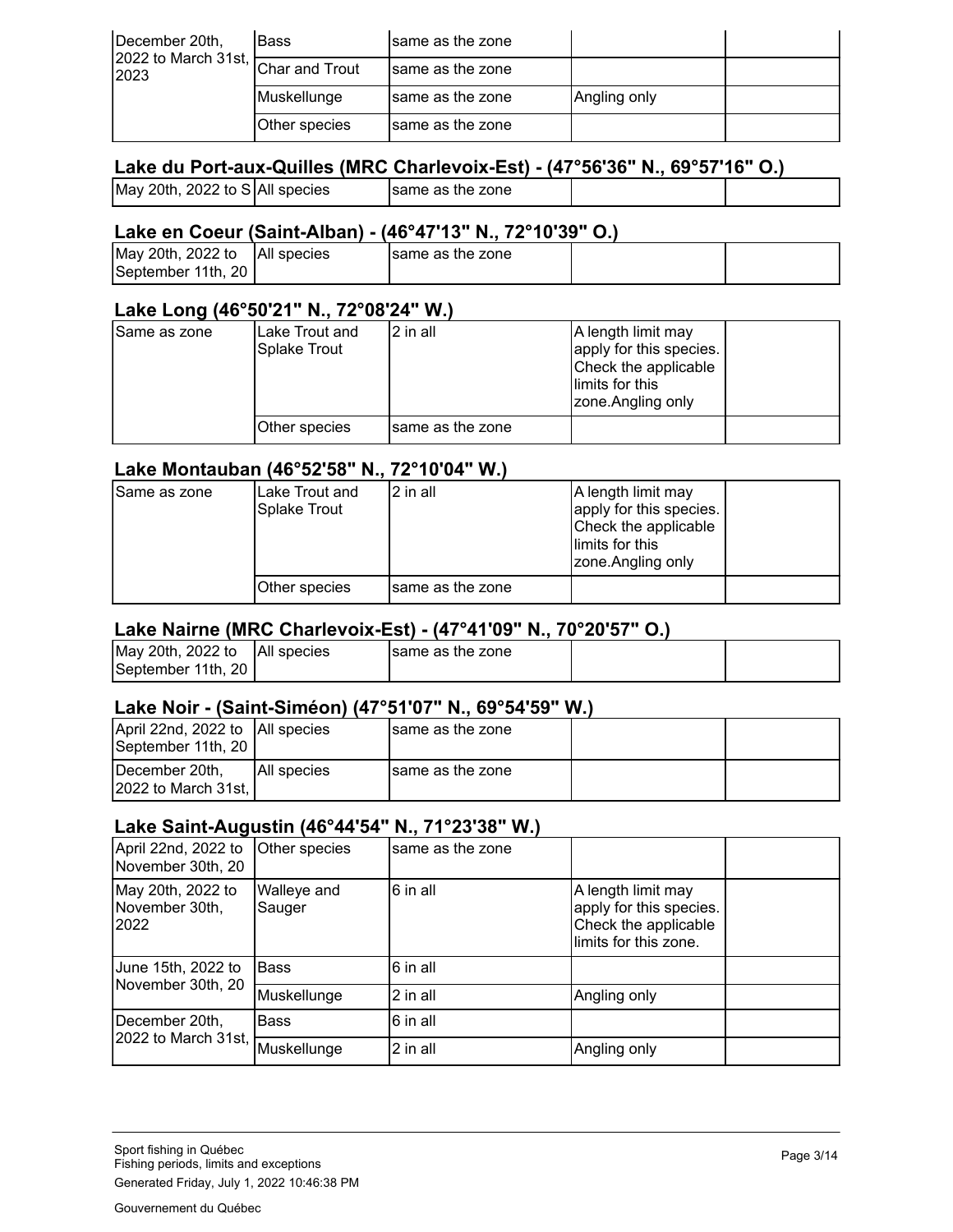| December 20th,<br>2022 to March 31st, Sauger<br>2023 | Walleve and   | 6 in all          | A length limit may<br>apply for this species.<br>Check the applicable<br>limits for this zone. |  |
|------------------------------------------------------|---------------|-------------------|------------------------------------------------------------------------------------------------|--|
|                                                      | Other species | Isame as the zone |                                                                                                |  |

#### **Lake Sainte-Marie (Saint-Aimé-des-Lacs)(47°40'54" N., 70°17'32" W.).**

| May 20th, 2022 to  | <b>All species</b> | Isame as the zone |  |
|--------------------|--------------------|-------------------|--|
| September 11th, 20 |                    |                   |  |

#### **Lake Saint-Joseph (46°54'50" N., 71°38'39" W.)**

| Same as zone | ILake Trout and<br>Splake Trout | 12 in all        | A length limit may<br>apply for this species.<br>Check the applicable<br>llimits for this<br>zone.Angling only |  |
|--------------|---------------------------------|------------------|----------------------------------------------------------------------------------------------------------------|--|
|              | Other species                   | same as the zone |                                                                                                                |  |

#### **Lake Saint-Joseph (Duchesnay bay) - the part of the lake located south of a straight line linking a point located at 46°52'45" N., 71°38'37" W. to a point on the east shore of the lake located at 46°52'35" N., 71°37'55" W.**

| Same as zone                          | <b>Bass</b>                    | 6 in all     |                                                                                                               |  |
|---------------------------------------|--------------------------------|--------------|---------------------------------------------------------------------------------------------------------------|--|
|                                       | Lake Trout and<br>Splake Trout | 2 in all     | A length limit may<br>apply for this species.<br>Check the applicable<br>limits for this<br>zone.Angling only |  |
|                                       | Muskellunge                    | 2 in all     | Angling only                                                                                                  |  |
|                                       | Other species                  | same as Zone |                                                                                                               |  |
| December 20th,<br>2022 to March 31st, | Other species                  | same as Zone |                                                                                                               |  |

## **Lake Sept-Îles (Saint-Raymond, Gosford township) - (46°56'02" N., 71°44'48" W.)**

| April 22nd, 2022 to<br>September 11th, 20   brook trout) | Char (arctic char,                 | 15 in all        |              |  |
|----------------------------------------------------------|------------------------------------|------------------|--------------|--|
| April 22nd, 2022 to<br>November 30th, 20                 | Other species                      | same as the zone |              |  |
| June 15th, 2022 to                                       | <b>Bass</b>                        | 6 in all         |              |  |
| November 30th, 20                                        | Muskellunge                        | 2 in all         | Angling only |  |
| December 20th,                                           | <b>Bass</b>                        | 6 in all         |              |  |
| 2022 to March 31st,<br>2023                              | Char (arctic char,<br>brook trout) | 15 in all        |              |  |
|                                                          | Muskellunge                        | 2 in all         | Angling only |  |
|                                                          | Other species                      | same as the zone |              |  |
|                                                          |                                    |                  |              |  |

## **Lake Sept-Îles (Saint-Ubalde) (46°48'45" N., 72°10'44" O.)**

| April 22nd, 2022 to   All species<br>September 11th, 20 |              | Isame as the zone |  |
|---------------------------------------------------------|--------------|-------------------|--|
| December 20th,<br>12022 to March 31st.                  | IAII species | same as the zone  |  |

## **Lake Sergent (46°52'33" N., 71°42'56" W.)**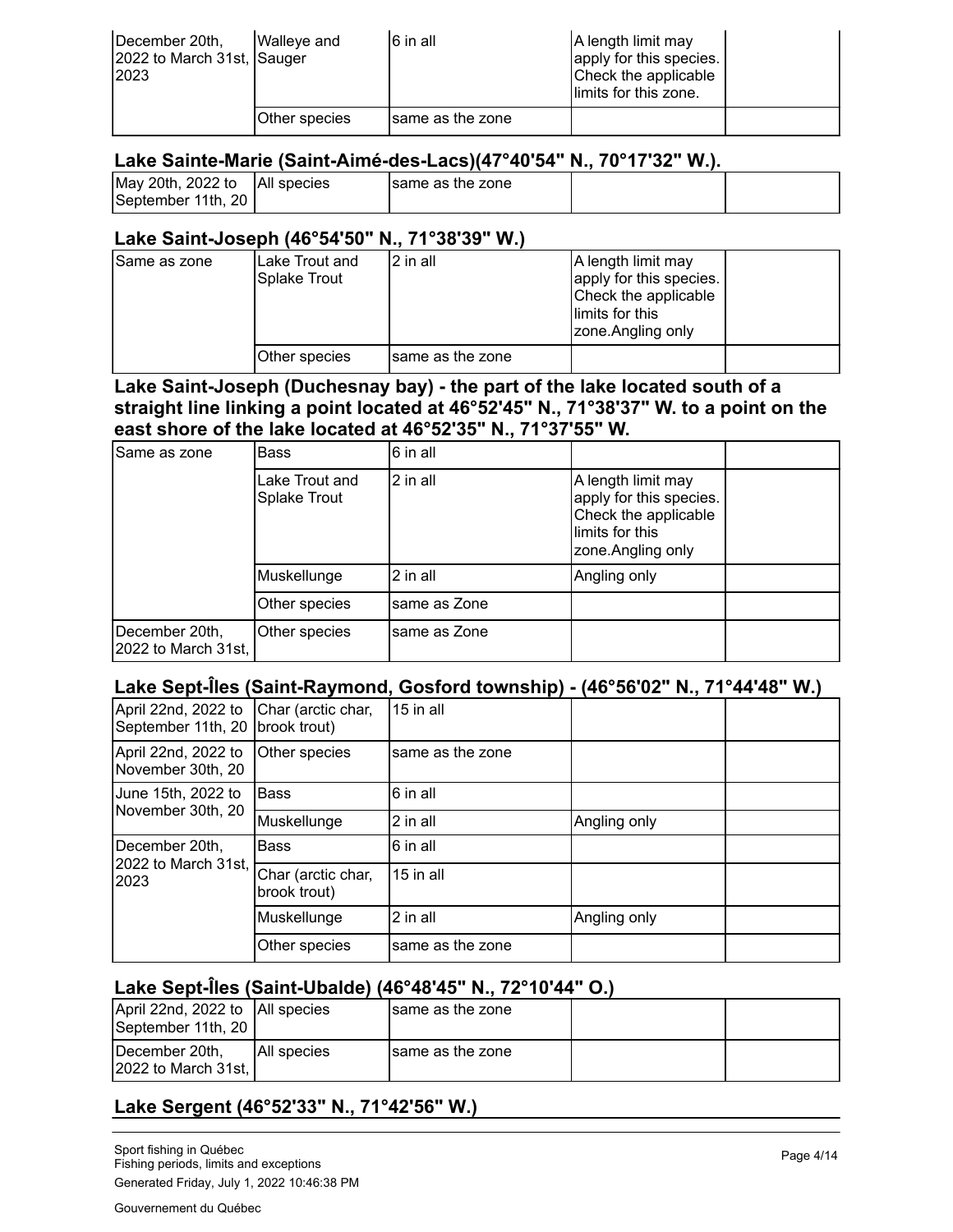| April 22nd, 2022 to<br>September 11th, 20 brook trout) | Char (arctic char,                 | $15$ in all      |              |  |
|--------------------------------------------------------|------------------------------------|------------------|--------------|--|
| April 22nd, 2022 to<br>November 30th, 20               | Other species                      | same as the zone |              |  |
| Uune 15th, 2022 to                                     | <b>Bass</b>                        | 6 in all         |              |  |
| November 30th, 20                                      | Muskellunge                        | 2 in all         | Angling only |  |
| December 20th,                                         | <b>Bass</b>                        | 6 in all         |              |  |
| 2022 to March 31st,<br>2023                            | Char (arctic char,<br>brook trout) | 15 in all        |              |  |
|                                                        | Muskellunge                        | 2 in all         | Angling only |  |
|                                                        | Other species                      | same as the zone |              |  |

#### **Lake Simon (MRC Portneuf) (46°53'42" N., 72°01'25" W.)**

| April 22nd, 2022 to<br>September 11th,             | Char (arctic char,<br>brook trout)    | same as the zone |              |  |
|----------------------------------------------------|---------------------------------------|------------------|--------------|--|
| 2022                                               | Lake Trout and<br><b>Splake Trout</b> | same as the zone | Angling only |  |
| April 22nd, 2022 to<br>November 30th, 20           | Other species                         | same as the zone |              |  |
| December 20th,<br>2022 to March 31st, brook trout) | Char (arctic char,                    | Same as the zone |              |  |
| 2023                                               | Other species                         | same as the zone |              |  |

**National Park de la Jacques-Cartier - , with the exception of the Jacques-Cartier river between the southern limit of the Jacques-Cartier national park and kilometer 33 of the Chemin de la Vallée road and several lakes**

| April 1st, 2022 to<br>March 31st, 2023 | All species | <b>Fishing prohibited</b> | Check at the<br>reception desk to<br>know more about<br>fishing rules in this<br>territory. |  |
|----------------------------------------|-------------|---------------------------|---------------------------------------------------------------------------------------------|--|
|----------------------------------------|-------------|---------------------------|---------------------------------------------------------------------------------------------|--|

## **National Park des Grands-Jardins**

| May 27th, 2022 to<br>September 11th, | Char (arctic char,<br>(Ibrook trout) | 15, including not more<br>Ithan 5 artic char |  |
|--------------------------------------|--------------------------------------|----------------------------------------------|--|
| 2022                                 | Other species                        | same as the zone                             |  |

**National Park des Hautes-Gorges-de-la-Rivière-Malbaie - with the exception of the Malbaie River between the southern boundary of the National Park of Hautes-Gorges-de-la-Rivière-Malbaie and the fall of the Équerre located at 47°58'29" N., 70°35'47" O. (See also Malbaie river)**

| April 1st, 2022 to<br>March 31st, 2023 | IAtlantic Salmon                   | <b>Fishing prohibited</b>                    |              |
|----------------------------------------|------------------------------------|----------------------------------------------|--------------|
| May 27th, 2022 to<br>September 11th,   | Char (arctic char,<br>brook trout) | 15 in all with no more<br>than 5 Arctic char | Angling only |
| 2022                                   | Other species                      | same as the zone                             | Angling only |

#### **River Malbaie - a) between the downstream side of the Highway 138 bridge and a point located 25 m downstream from the paper mill dam (47°42'16" N., 70°13'50" W.).**

| April 1st, 2022 to<br>March 31st, 2023 | <b>Striped Bass</b> | <b>Fishing prohibited</b> |  |
|----------------------------------------|---------------------|---------------------------|--|
|                                        |                     |                           |  |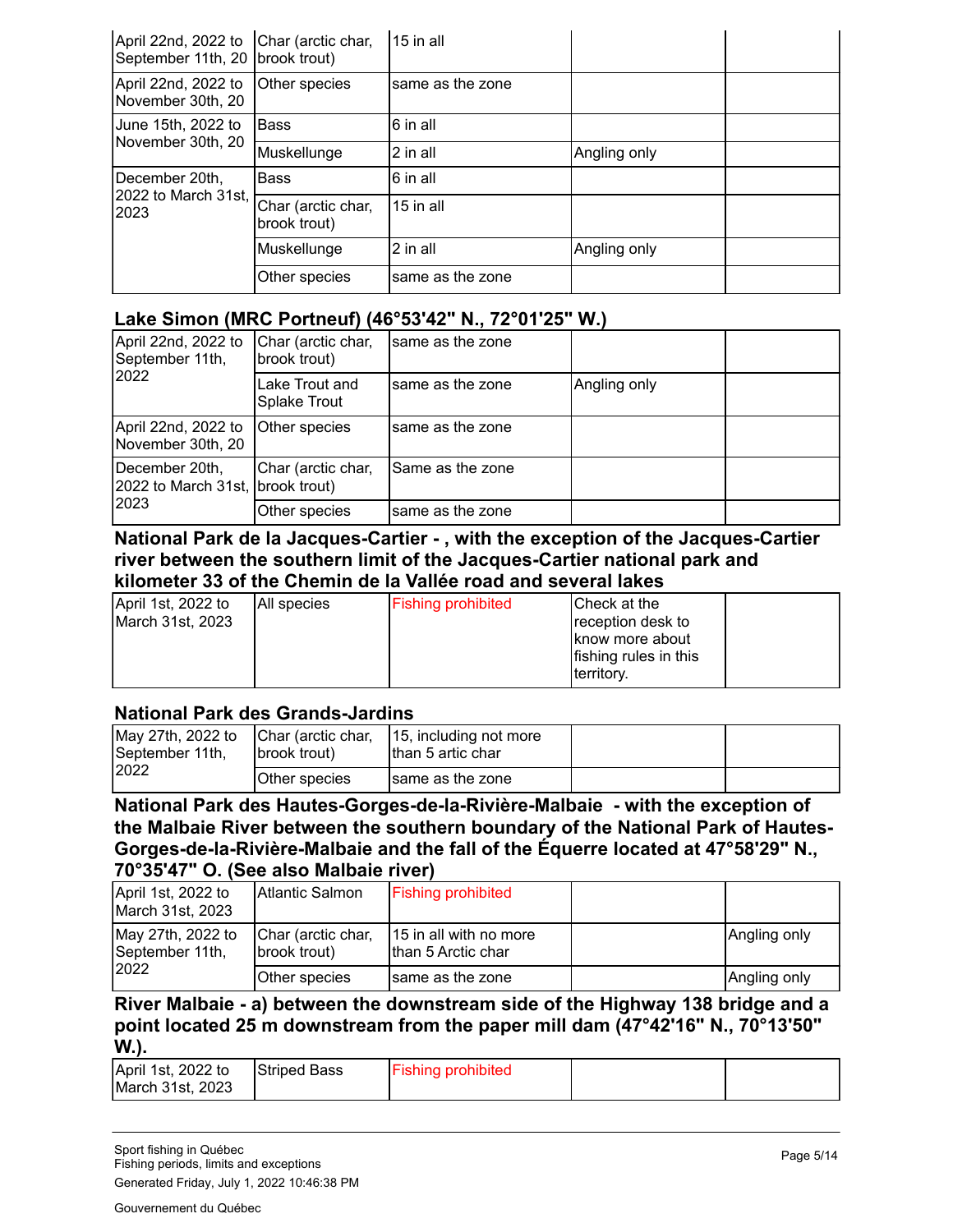| April 22nd, 2022 to Other species<br>September 30th, 20       | Isame as Zone                                                                                                | Fly fishing only        |
|---------------------------------------------------------------|--------------------------------------------------------------------------------------------------------------|-------------------------|
| June 15th, 2022 to Atlantic Salmon<br>September 15th,<br>2022 | 1 small catch and kept or<br>3 captured and returned<br>to the water as part of the<br>quota is caught first | <b>Fly fishing only</b> |

**River Malbaie - b) between a point 25 m downstream of the dam of the paper mill (47°42'16" N., 70°13'50" W.) and the steel cable above the dam of the paper mill (47°42'17" N., 70°13'50" W.).**

| April 1st, 2022 to M   All species |  | prohibited<br>∙ıshınq |  |  |
|------------------------------------|--|-----------------------|--|--|
|------------------------------------|--|-----------------------|--|--|

**River Malbaie - c) between the steel cable above the dam of the paper mill (47°42'16" N., 70°13'50" W.) and the downstream of the Cran Martel bridge (47°44'54" N., 70°21'58" W.).**

| April 1st, 2022 to<br>March 31st, 2023                  | <b>Atlantic Salmon</b> | <b>Fishing prohibited</b> |                         |
|---------------------------------------------------------|------------------------|---------------------------|-------------------------|
| April 22nd, 2022 to Other species<br>September 11th, 20 |                        | same as the zone          | <b>Fly fishing only</b> |

#### **River Malbaie - d) between the southern limit of zec des Martres (47°44'54" N., 70°21'58" W.) and the southern limit of Hautes-Gorges-de-la-Rivière-Malbaie national park.**

| May 27th, 2022 to<br>September 11th, 20      | Other species    | Isame as the zone                                                                                            | Fly fishing only |
|----------------------------------------------|------------------|--------------------------------------------------------------------------------------------------------------|------------------|
| July 1st, 2022 to<br>September 15th,<br>2022 | IAtlantic Salmon | 1 small catch and kept or<br>3 captured and returned<br>to the water as part of the<br>quota is caught first | Fly fishing only |

#### **River Malbaie - e) between the southern limit of Parc national des Hautes-Gorgesde-la-Rivière-Malbaie and a point 25 meters downstream from the Érables Dam (47°53'31" N., 70°28'37" W.).**

| May 27th, 2022 to<br>September 11th, 20      | Other species    | same as Zone                                                                                                 |  | Fly fishing only        |  |
|----------------------------------------------|------------------|--------------------------------------------------------------------------------------------------------------|--|-------------------------|--|
| July 1st, 2022 to<br>September 15th,<br>2022 | IAtlantic Salmon | 1 small catch and kept or<br>3 captured and returned<br>to the water as part of the<br>quota is caught first |  | <b>Fly fishing only</b> |  |

#### **River Malbaie - f) between a point 25 meters downstream from the Érables dam (47°53'31" N., 70°28'40" W.)and the L'Équerre fall located at 47°58'29" N., 70°35'47" W.**

| April 1st, 2022 to<br>March 31st, 2023  | IAtlantic Salmon     | <b>Fishing prohibited</b> |                           |
|-----------------------------------------|----------------------|---------------------------|---------------------------|
| May 27th, 2022 to<br>September 11th, 20 | <b>Other species</b> | same as the zone          | Angling or fly<br>fishing |

## **River Montmorency - from the foot of the Montmorency falls to the north easement of Highway 138.**

| Same as zone | IAtlantic Salmon | 1 small catch and kept or   Angling only Salmon |  |
|--------------|------------------|-------------------------------------------------|--|
|              |                  | 3 captured and returned   fishing licence       |  |
|              |                  | to the water as part of the   mandatory.        |  |
|              |                  | Jquota is caught first                          |  |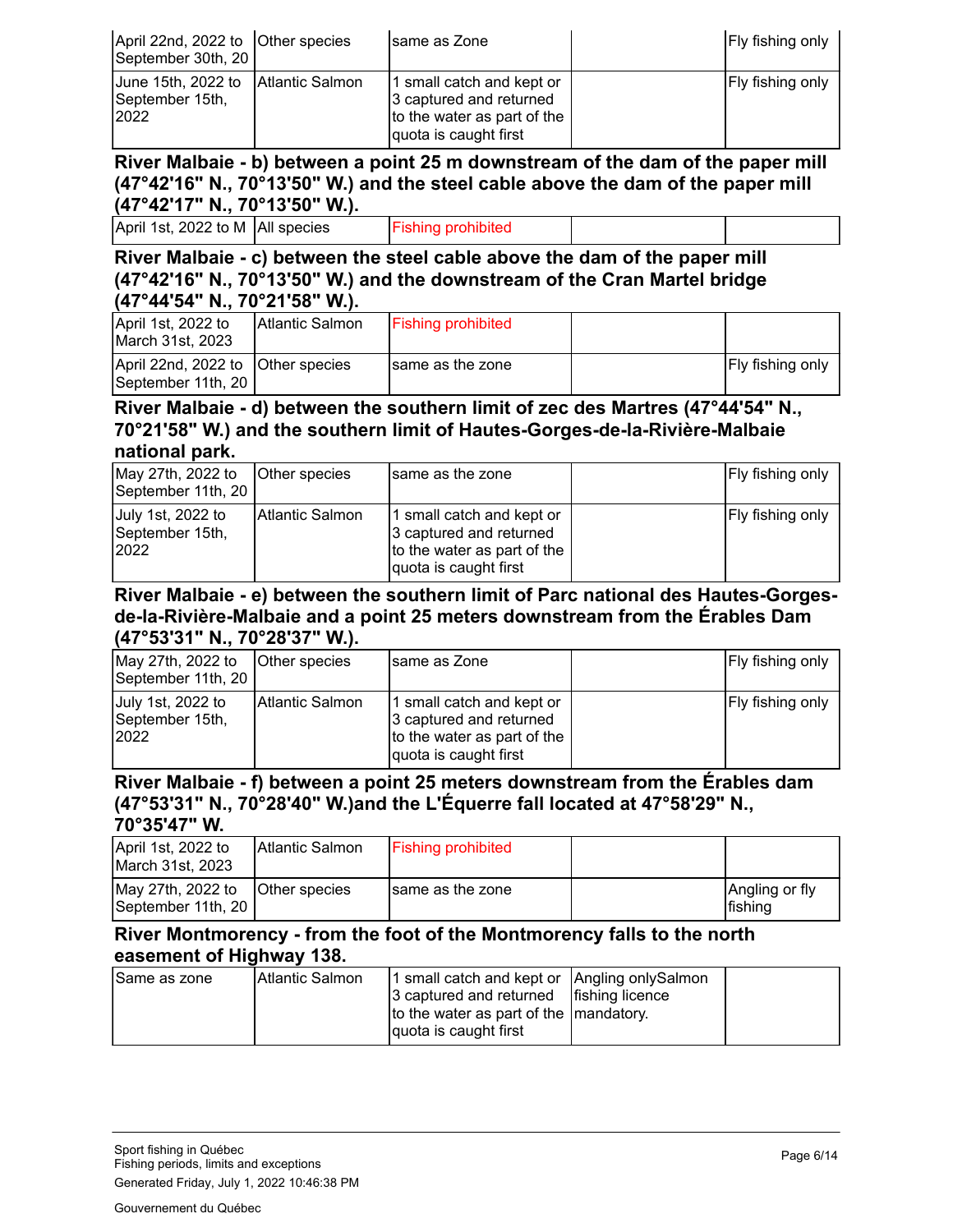| Same as zone                                   | Lake Trout and<br><b>Splake Trout</b> | 2 in all                  | A length limit may<br>apply for this species.<br>Check the applicable<br>limits for this<br>zone.Angling only |  |
|------------------------------------------------|---------------------------------------|---------------------------|---------------------------------------------------------------------------------------------------------------|--|
|                                                | Sturgeon                              | 1 in all                  |                                                                                                               |  |
| April 1st, 2022 to                             | <b>Striped Bass</b>                   | <b>Fishing prohibited</b> |                                                                                                               |  |
| March 31st, 2023                               | Other species                         | same as the zone          |                                                                                                               |  |
| April 22nd, 2022 to<br>September 11th,<br>2022 | Char (arctic char,<br>brook trout)    | 15 in all                 |                                                                                                               |  |
|                                                | Landlocked<br>Salmon                  | 3                         | Angling only                                                                                                  |  |
| May 20th, 2022 to                              | Pike                                  | 6 in all                  |                                                                                                               |  |
| March 31st, 2023                               | Walleye and<br>Sauger                 | 6 in all                  | A length limit may<br>apply for this species.<br>Check the applicable<br>limits for this zone.                |  |
| June 15th, 2022 to                             | Bass                                  | 6 in all                  |                                                                                                               |  |
| March 31st, 2023                               | Muskellunge                           | 2                         | Angling only                                                                                                  |  |
| December 20th,<br>2022 to March 31st,          | Char (arctic char,<br>brook trout)    | 15 in all                 |                                                                                                               |  |
| 2023                                           | Landlocked<br>Salmon                  | 3                         | Angling only                                                                                                  |  |

#### **River Petit Saguenay - a) (as well as the tributaries of this sector frequented by salmon) between its mouth and the downstream side of the bridge of the Falls Road (48°08'49" N., 70°01'59" W.).**

| April 1st, 2022 to<br>March 31st, 2023       | <b>Striped Bass</b>                | <b>Fishing prohibited</b>                                         |                                                                                                                                                         |                  |
|----------------------------------------------|------------------------------------|-------------------------------------------------------------------|---------------------------------------------------------------------------------------------------------------------------------------------------------|------------------|
| June 1st, 2022 to<br>September 15th,<br>2022 | <b>Atlantic Salmon</b>             | 0 retained and at most 3<br>caught and released                   | NOTE: Contact Zec<br>about 24 hours<br>before you go there if<br>you wish to fish this<br>area as it could be<br>closed due to critical<br>heat stress  | Fly fishing only |
| June 1st, 2022 to<br>September 30th,<br>2022 | Char (arctic char,<br>brook trout) | 5, no more than 1 of<br>which measures 36 cm or<br>more in length | NOTE : Contact Zec<br>about 24 hours<br>before you go there if<br>you wish to fish this<br>area as it could be<br>closed due to critical<br>heat stress | Fly fishing only |
|                                              | Other species                      | same as the zone                                                  | NOTE: Contact Zec<br>about 24 hours<br>before you go there if<br>you wish to fish this<br>area as it could be<br>closed due to critical<br>heat stress  | Fly fishing only |

**River Petit Saguenay - b) (as well as the tributaries of this sector frequented by salmon) the downstream side Road Bridge Falls (48°08'49" N., 70°01'59" W.) and the eastern limit of Domaine Laforest property (48°01'31" N., 70°08'10" W.).**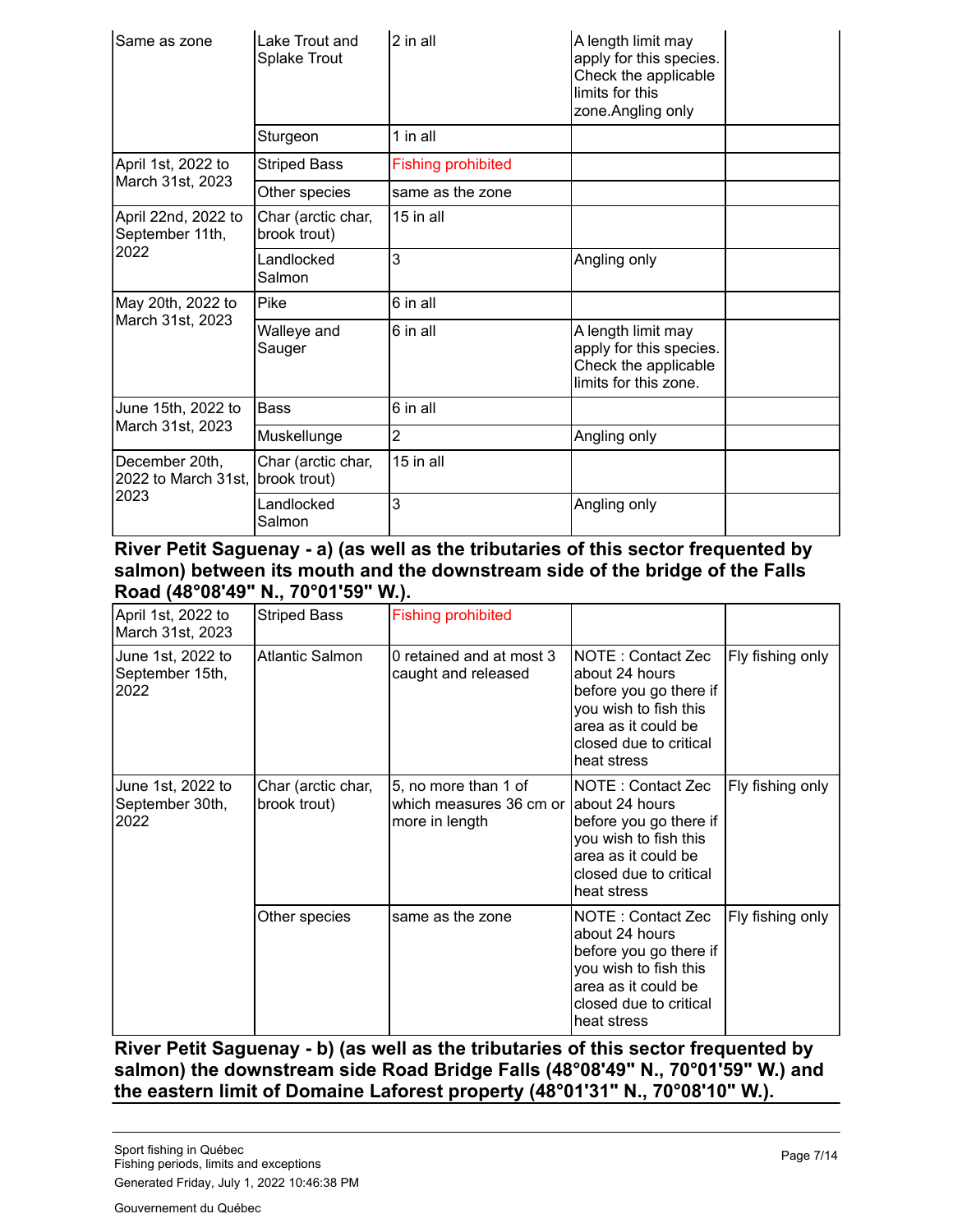| Same as zone                           | Char (arctic char,<br>brook trout) | 115 in all                | Angling or fly<br><b>I</b> fishing |
|----------------------------------------|------------------------------------|---------------------------|------------------------------------|
|                                        | Other species                      | Isame as the zone         | Angling or fly<br>fishing          |
| April 1st, 2022 to<br>March 31st, 2023 | IAtlantic Salmon                   | <b>Fishing prohibited</b> |                                    |

#### **River Petit Saguenay - c) (as well as the tributaries of this sector frequented by salmon) between the eastern boundary of Domaine Laforest property and the eastern boundary of zec du Lac-au-Sable (47°59'37" N., 70°14'43" W.).**

| April 22nd, 2022 to Other species<br>May 31st, 2022 |                  | Isame as the zone                               |                         | Angling or fly<br>fishing |
|-----------------------------------------------------|------------------|-------------------------------------------------|-------------------------|---------------------------|
| June 1st, 2022 to<br>September 15th,<br>2022        | IAtlantic Salmon | 0 retained and at most 3<br>caught and released | <b>Fly fishing only</b> |                           |
|                                                     | Other species    | same as the zone                                | Fly fishing only        |                           |

#### **River Portage - a) between its mouth and the eastern boundary of the Raoul Lavoie outfitting (48°09'33" N., 70°03'56" W.).**

| April 1st, 2022 to<br>March 31st, 2023       | <b>Striped Bass</b> | <b>Fishing prohibited</b>                       |                                                                                                                                                          |                  |
|----------------------------------------------|---------------------|-------------------------------------------------|----------------------------------------------------------------------------------------------------------------------------------------------------------|------------------|
| June 1st, 2022 to<br>September 15th,<br>2022 | Atlantic Salmon     | 0 retained and at most 3<br>caught and released | INOTE : Contact Zec<br>about 24 hours<br>before you go there if<br>you wish to fish this<br>area as it could be<br>closed due to critical<br>heat stress | Fly fishing only |
|                                              | Other species       | same as the zone                                | NOTE: Contact Zec<br>about 24 hours<br>before you go there if<br>you wish to fish this<br>area as it could be<br>closed due to critical<br>heat stress   | Fly fishing only |

**River Portage - b) between the eastern limits (48°09'33" N., 70°03'56" W.) and western limits (48°07'09" N., 70°10'33" W.) of Raoul Lavoie outfitting.**

| April 1st, 2022 to<br>March 31st, 2023                  | IAtlantic Salmon | <b>Fishing prohibited</b> |                           |
|---------------------------------------------------------|------------------|---------------------------|---------------------------|
| April 22nd, 2022 to Other species<br>September 11th, 20 |                  | same as the zone          | Angling or fly<br>fishing |

#### **River Sainte-Anne (Portneuf) - between the upstream side of the Highway 138 bridge and the upstream side of the Highway 40 bridge.**

|                                          |                        |                           | -            |  |
|------------------------------------------|------------------------|---------------------------|--------------|--|
| April 1st, 2022 to<br>March 31st, 2023   | <b>Striped Bass</b>    | <b>Fishing prohibited</b> |              |  |
| May 13th, 2022 to<br>November 30th, 20   | Other species          | same as the zone          |              |  |
| June 15th, 2022 to<br>October 31st, 2022 | Sturgeon               | 1 in all                  | Angling only |  |
| June 15th, 2022 to                       | <b>Bass</b>            | 6 in all                  |              |  |
| November 30th, 20                        | Muskellunge            | 2 in all                  | Angling only |  |
| December 26th,<br>2022 to March 31st,    | <b>Atlantic Tomcod</b> | no limit                  |              |  |

## **River Sainte-Anne (Portneuf) - between the upstream side of the Highway 40 bridge and the Saint-Alban dam.**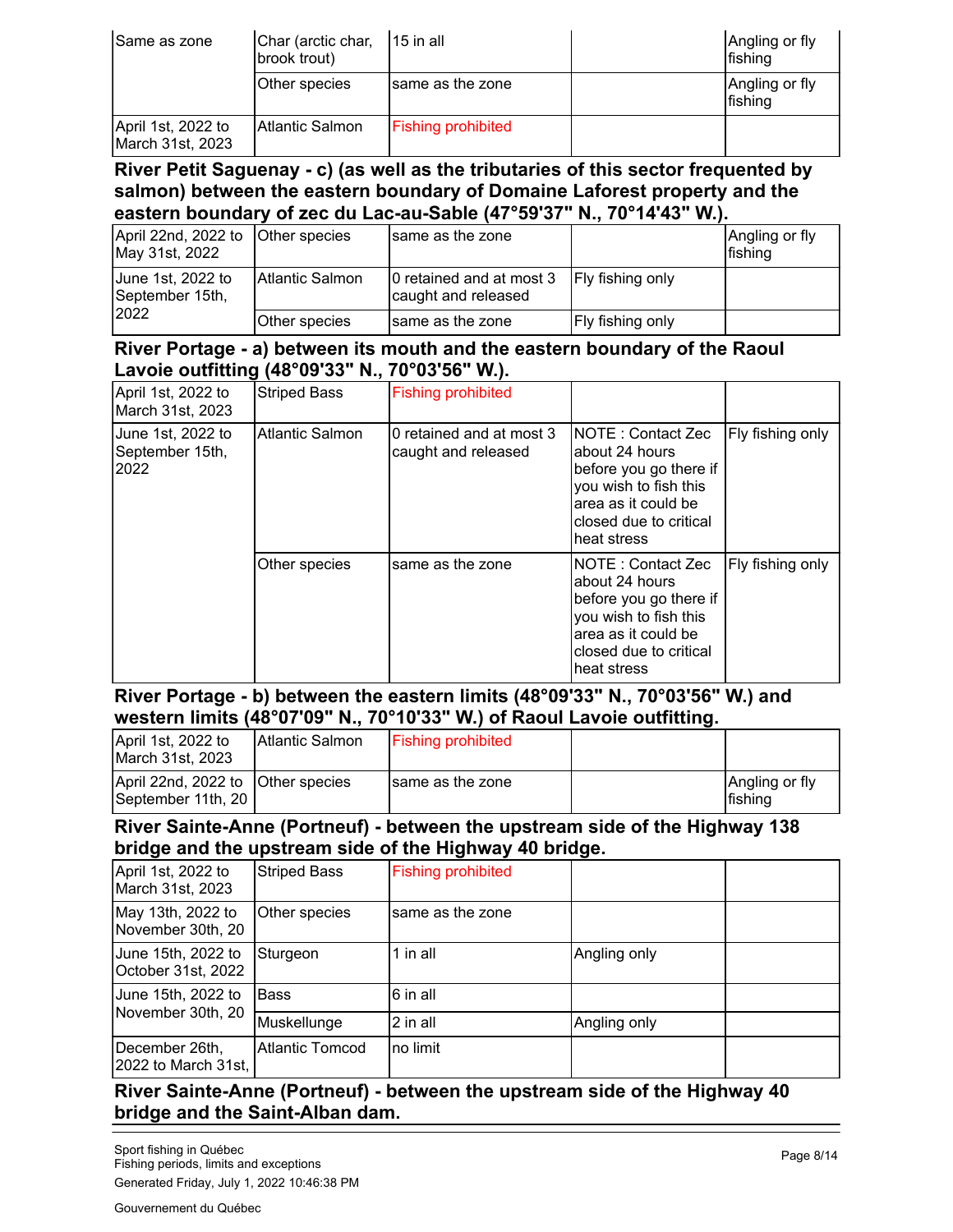| April 1st, 2022 to                       | <b>Atlantic Tomcod</b> | <b>Fishing prohibited</b> |              |  |
|------------------------------------------|------------------------|---------------------------|--------------|--|
| March 31st, 2023                         | <b>Striped Bass</b>    | <b>Fishing prohibited</b> |              |  |
| May 13th, 2022 to<br>November 30th, 20   | Other species          | same as the zone          |              |  |
| Uune 15th, 2022 to<br>October 31st, 2022 | Sturgeon               | 1 in all                  | Angling only |  |
| June 15th, 2022 to<br>November 30th, 20  | <b>Bass</b>            | 6 in all                  |              |  |
|                                          | Muskellunge            | 2 in all                  | Angling only |  |

#### **River Snigole - between its mouth and the falls at point 47°42'43" N., 70°14'58" W.**

| April 1st, 2022 to<br>March 31st, 2023  | IAtlantic Salmon     | <b>Fishing prohibited</b> |                         |
|-----------------------------------------|----------------------|---------------------------|-------------------------|
| May 27th, 2022 to<br>September 11th, 20 | <b>Other species</b> | Isame as Zone             | <b>Fly fishing only</b> |

#### **Waters de la rivière du Gouffre -River Bras du Nord-Ouest - between its mouth and the dam at point 47°26'23" N., 70°32'08" W.**

| April 1st, 2022 to<br>March 31st, 2023 | Atlantic Salmon      | <b>Fishing prohibited</b> |                           |
|----------------------------------------|----------------------|---------------------------|---------------------------|
|                                        | <b>Striped Bass</b>  | <b>Fishing prohibited</b> |                           |
| April 22nd, 2022 to<br>May 31st, 2022  | Other species        | Isame as the zone         | Angling or fly<br>fishing |
| June 1st, 2022 to<br>August 31st, 2022 | <b>Other species</b> | Isame as the zone         | Fly fishing only          |

#### **Waters de la rivière du Gouffre -River de la Mare - between its mouth and the downstream side of the Highway 138 bridge.**

| April 1st, 2022 to                     | Atlantic Salmon     | <b>Fishing prohibited</b> |                           |
|----------------------------------------|---------------------|---------------------------|---------------------------|
| March 31st, 2023                       | <b>Striped Bass</b> | <b>Fishing prohibited</b> |                           |
| April 22nd, 2022 to<br>May 31st, 2022  | Other species       | Isame as the zone         | Angling or fly<br>fishing |
| June 1st, 2022 to<br>August 31st, 2022 | Other species       | Isame as the zone         | Fly fishing only          |

#### **Waters de la rivière du Gouffre -River du Gouffre - a) between the downstream side of the CN bridge at point 47°26'31'' N., 70°29'43'' W. and the downstream side of the bridge rang Saint-Jean-Baptiste.**

| April 1st, 2022 to<br>March 31st, 2023       | <b>Striped Bass</b>    | <b>Fishing prohibited</b>                                                                                    |                                           |
|----------------------------------------------|------------------------|--------------------------------------------------------------------------------------------------------------|-------------------------------------------|
| April 22nd, 2022 to<br>May 31st, 2022        | Other species          | same as the zone                                                                                             | Angling or fly<br> fishing                |
| June 1st, 2022 to<br>September 15th,<br>2022 | <b>Atlantic Salmon</b> | 1 small catch and kept or<br>3 captured and returned<br>to the water as part of the<br>quota is caught first | Fly fishing with<br>floating line<br>only |
|                                              | Other species          | same as the zone                                                                                             | Fly fishing with<br>floating line<br>only |

#### **Waters de la rivière du Gouffre -River du Gouffre - b) between the downstream side of the bridge rang Saint-Jean-Baptiste and Antonian pit located at 47°35'07" N., 70°31'46" W.**

| April 1st, 2022 to | <b>Striped Bass</b> | <b>Fishing prohibited</b> |  |
|--------------------|---------------------|---------------------------|--|
| March 31st, 2023   |                     |                           |  |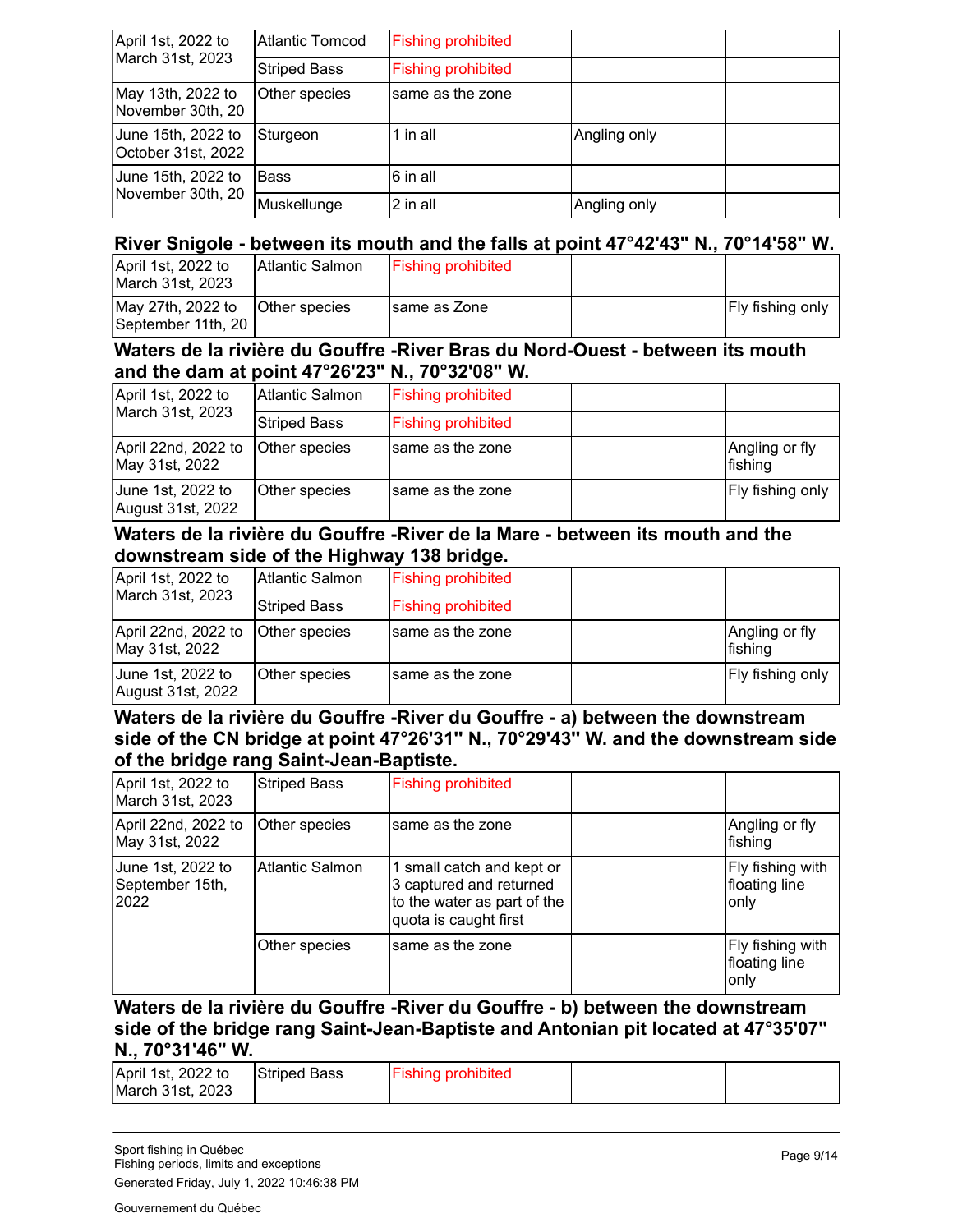| April 22nd, 2022 to Other species<br>September 15th,<br>2022 |                  | Isame as the area                                                                                            | <b>Fly fishing with</b><br>floating line<br>only |
|--------------------------------------------------------------|------------------|--------------------------------------------------------------------------------------------------------------|--------------------------------------------------|
| June 1st, 2022 to<br>September 15th,<br>2022                 | IAtlantic Salmon | 1 small catch and kept or<br>3 captured and returned<br>to the water as part of the<br>quota is caught first | <b>Fly fishing with</b><br>floating line<br>only |

**Waters de la rivière du Gouffre -River du Gouffre - c) between the Antonien pool located at (47°35'07" N., 70°31'46" W.) and the markers located at 1,5 km downstream side of the bridge located at the North edge of Rang from West Chicago.**

| April 1st, 2022 to<br>March 31st, 2023   | <b>Striped Bass</b> | <b>Fishing prohibited</b>                                                                                    |                                            |
|------------------------------------------|---------------------|--------------------------------------------------------------------------------------------------------------|--------------------------------------------|
| April 22nd, 2022 to<br>August 31st, 2022 | Other species       | same as the zone                                                                                             | Fly fishing with<br>floating line<br>lonlv |
| June 1st, 2022 to<br>August 31st, 2022   | Atlantic Salmon     | 1 small catch and kept or<br>3 captured and returned<br>to the water as part of the<br>quota is caught first | Fly fishing with<br>floating line<br>only  |

#### **Waters de la rivière du Gouffre -River du Gouffre - d) between the markers 1.5 km downstream of the bridge at the northern end of Rang from West Chicago township and the bridge itself.**

| April 1st, 2022 to<br>March 31st, 2023 | <b>Striped Bass</b>    | <b>Fishing prohibited</b>                                                                                    |                                                  |
|----------------------------------------|------------------------|--------------------------------------------------------------------------------------------------------------|--------------------------------------------------|
| April 22nd, 2022 to<br>June 30th, 2022 | Other species          | same as the zone                                                                                             | Fly fishing with<br>floating line<br>only        |
| June 1st, 2022 to<br>June 30th, 2022   | <b>Atlantic Salmon</b> | 1 small catch and kept or<br>3 captured and returned<br>to the water as part of the<br>quota is caught first | <b>Fly fishing with</b><br>floating line<br>only |

#### **Waters de la rivière du Gouffre -River du Gouffre - e) between the bridge at the northern end of Rang from West Chicago , and the falls situated at 47°46'11" N., 70°33'07" W.**

| April 1st, 2022 to<br>March 31st, 2023   | <b>Striped Bass</b> | <b>Fishing prohibited</b>                                                                                    |                                            |
|------------------------------------------|---------------------|--------------------------------------------------------------------------------------------------------------|--------------------------------------------|
| April 22nd, 2022 to<br>August 31st, 2022 | Other species       | same as the zone                                                                                             | Fly fishing with<br>floating line<br>lonlv |
| June 1st, 2022 to<br>August 31st, 2022   | IAtlantic Salmon    | 1 small catch and kept or<br>3 captured and returned<br>to the water as part of the<br>quota is caught first | Fly fishing with<br>floating line<br>only  |

#### **Waters de la rivière du Gouffre -River Le Gros Bras - between its confluence with rivière du Gouffre and the fall at point 47°35'01" N., 70°33'36" W.**

| April 1st, 2022 to<br>March 31st, 2023 | Atlantic Salmon     | <b>Fishing prohibited</b> |                            |
|----------------------------------------|---------------------|---------------------------|----------------------------|
|                                        | <b>Striped Bass</b> | <b>Fishing prohibited</b> |                            |
| April 22nd, 2022 to<br>May 31st, 2022  | Other species       | Isame as the zone         | Angling or fly<br>lfishina |
| June 1st, 2022 to<br>August 31st, 2022 | Other species       | Isame as the zone         | Fly fishing only           |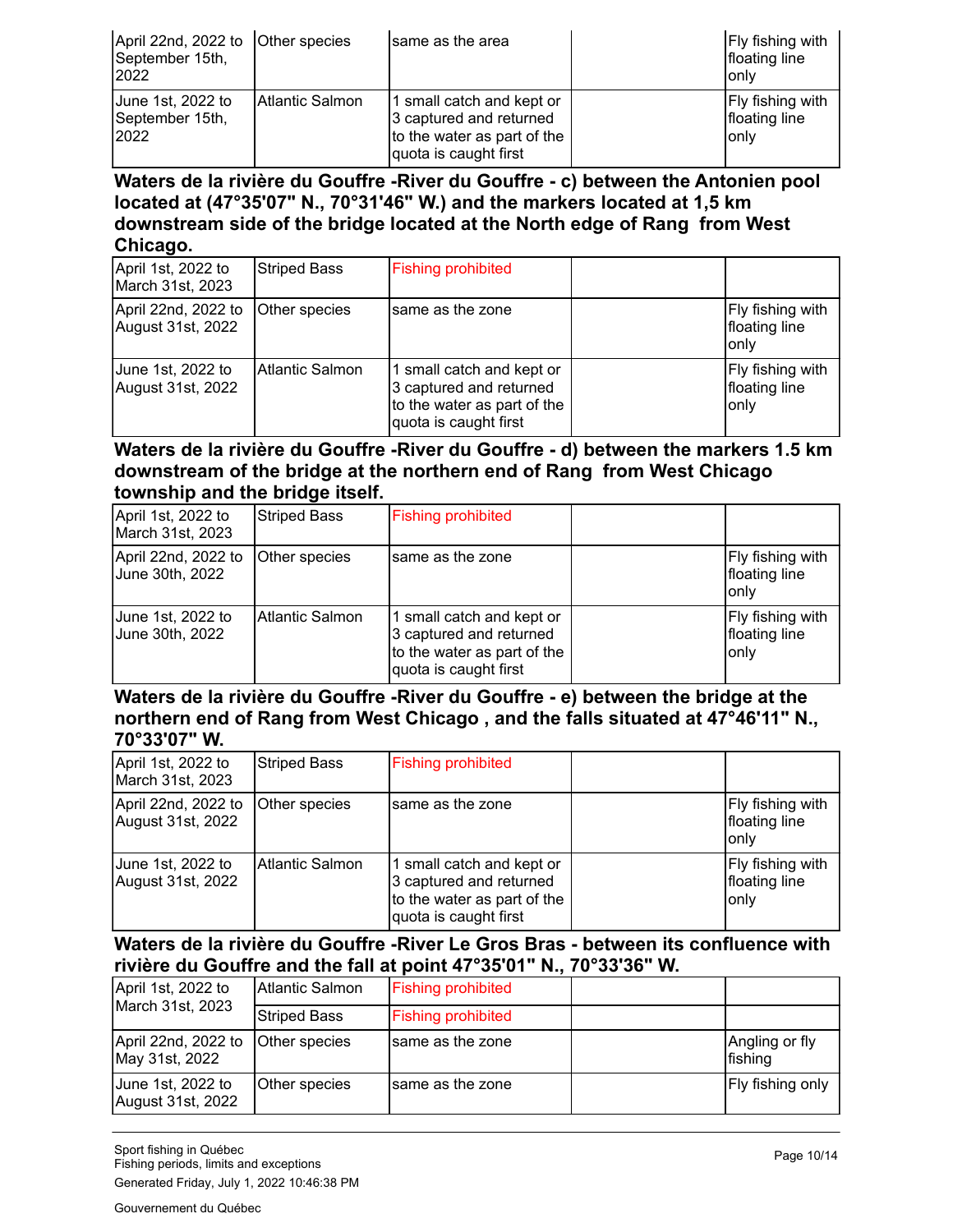## **Waters de la rivière du Gouffre -River le Petit Bras - between its mouth and the falls at point 47°34'50" N., 70°34'40" W.**

| April 1st, 2022 to<br>March 31st, 2023 | Atlantic Salmon     | <b>Fishing prohibited</b> |                            |
|----------------------------------------|---------------------|---------------------------|----------------------------|
|                                        | <b>Striped Bass</b> | <b>Fishing prohibited</b> |                            |
| April 22nd, 2022 to<br>May 31st, 2022  | Other species       | Isame as the zone         | Angling or fly<br>lfishina |
| June 1st, 2022 to<br>August 31st, 2022 | Other species       | Isame as the zone         | Fly fishing only           |

## **Waters de la rivière Jacques-Cartier - River Jacques-Cartier, between the south limit of National Park Jacques-Cartier and the 33rd km on chemin de la Vallée located in the park.**

| April 1st, 2022 to<br>March 31st, 2023       | IAtlantic Salmon                   | <b>Fishing prohibited</b>                     |                        |  |
|----------------------------------------------|------------------------------------|-----------------------------------------------|------------------------|--|
| May 20th, 2022 to<br>September 11th,<br>2022 | Char (arctic char,<br>brook trout) | 10 in all with no more<br>Ithan 5 Arctic char | Angling or fly fishing |  |
|                                              | Other species                      | same as the zone                              | Angling or fly fishing |  |

#### **Waters de la rivière Jacques-Cartier -River Cassian - between its mouth and a point situated at 47°02'25" N., 71°29'50" W.**

| April 1st, 2022 to<br>March 31st. 2023                  | IAtlantic Salmon | <b>Fishing prohibited</b> |                                   |
|---------------------------------------------------------|------------------|---------------------------|-----------------------------------|
| April 22nd, 2022 to Other species<br>September 11th, 20 |                  | same as the zone          | Angling or fly<br><b>Ifishing</b> |

## **Waters de la rivière Jacques-Cartier -River Jacques-Cartier - a) between its mouth and the Fort-Jacques-Cartier bridge.**

| April 1st, 2022 to<br>March 31st, 2023      | <b>Atlantic Salmon</b> | <b>Fishing prohibited</b> |  |                           |
|---------------------------------------------|------------------------|---------------------------|--|---------------------------|
|                                             | <b>Striped Bass</b>    | <b>Fishing prohibited</b> |  |                           |
| April 22nd, 2022 to<br>November 30th, 20    | Other species          | Isame as the zone         |  | Angling or fly<br>fishing |
| May 13th, 2022 to<br>November 30th,<br>2022 | <b>Pike</b>            | 6 in all                  |  | Angling or fly<br>fishing |
|                                             | Walleye and<br>Sauger  | 6 in all                  |  | Angling or fly<br>fishing |

#### **Waters de la rivière Jacques-Cartier -River Jacques-Cartier - b) between the Fort-Jacques-Cartier bridge and the dam at Donnacona.**

| April 1st, 2022 to                               | <b>Atlantic Salmon</b> | <b>Fishing prohibited</b> |                                                        |                           |
|--------------------------------------------------|------------------------|---------------------------|--------------------------------------------------------|---------------------------|
| March 31st, 2023                                 | <b>Striped Bass</b>    | <b>Fishing prohibited</b> |                                                        |                           |
| April 22nd, 2022 to<br>June 9th, 2022            | Other species          | same as the zone          | Fishing is prohibited<br>from June 10 to<br>August 31. | Angling or fly<br>fishing |
| May 13th, 2022 to<br>June 9th, 2022              | Pike                   | same as the zone          | Fishing is prohibited<br>from June 10 to<br>August 31. | Angling or fly<br>fishing |
|                                                  | Walleye and<br>Sauger  | same as the zone          | Fishing is prohibited<br>from June 10 to<br>August 31. | Angling or fly<br>fishing |
| September 1st,<br>2022 to November<br>30th, 2022 | Pike                   | same as the zone          | Fishing is prohibited<br>from June 10 to<br>August 31. | Angling or fly<br>fishing |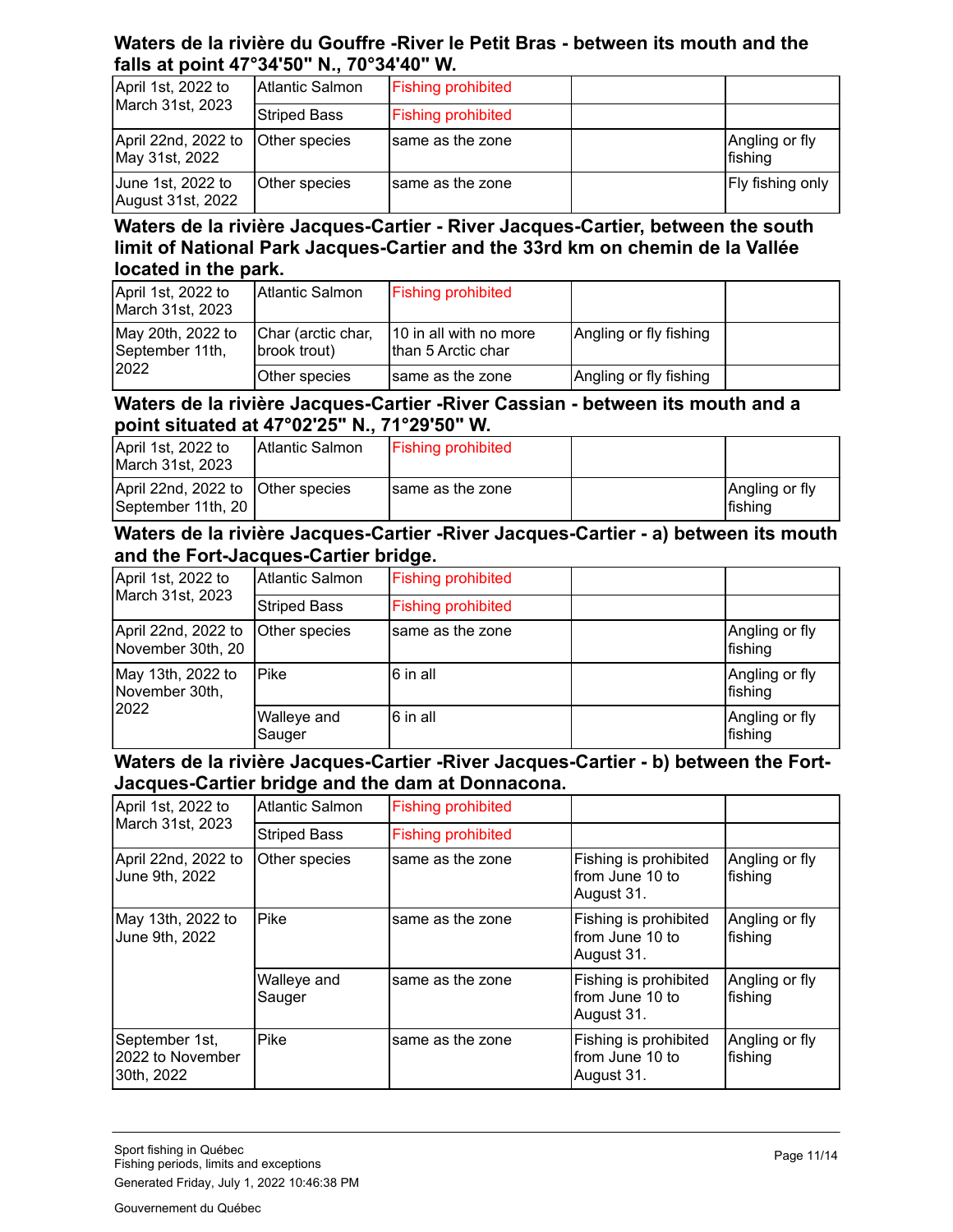| September 1st,<br>2022 to November<br>30th, 2022 | <b>Walleye and</b><br>Sauger | Isame as the zone | Fishing is prohibited<br>from June 10 to<br>August 31. | Angling or fly<br><b>fishing</b> |
|--------------------------------------------------|------------------------------|-------------------|--------------------------------------------------------|----------------------------------|
|                                                  | Other species                | same as the zone  | Fishing is prohibited<br>from June 10 to<br>August 31. | Angling or fly<br><b>fishing</b> |

#### **Waters de la rivière Jacques-Cartier -River Jacques-Cartier - c) between the Donnacona dam (46°40'39" N., 71°44'46" W.) and the western limit of the Valcartier military base (46°53'52" N., 71°31'01" W.).**

| April 1st, 2022 to<br>IMarch 31st. 2023                   | IAtlantic Salmon | <b>Fishing prohibited</b> |  |                            |
|-----------------------------------------------------------|------------------|---------------------------|--|----------------------------|
| April 22nd, 2022 to   Other species<br>September 11th, 20 |                  | Isame as the zone         |  | Angling or fly<br>lfishina |

#### **Waters de la rivière Jacques-Cartier -River Jacques-Cartier - d) the part comprised within the Valcartier military base.**

| April 1st, 2022 to M   All species |  | <b>Fishing prohibited</b> |
|------------------------------------|--|---------------------------|
|------------------------------------|--|---------------------------|

#### **Waters de la rivière Jacques-Cartier -River Jacques-Cartier - e) between the eastern limit of the Valcartier military base and the southern boundary of the Jacques-Cartier park.**

| April 1st, 2022 to<br>March 31st, 2023                  | Atlantic Salmon | <b>Fishing prohibited</b> |                                    |
|---------------------------------------------------------|-----------------|---------------------------|------------------------------------|
| April 22nd, 2022 to Other species<br>September 11th, 20 |                 | same as the zone          | Angling or fly<br><b>I</b> fishing |

#### **Waters de la rivière Jacques-Cartier -River Ontaritzi - between its mouth and its confluence with lake Saint-Joseph.**

| Same as zone                           | Other species | same as the zone          | Angling or fly<br><b>I</b> fishing |
|----------------------------------------|---------------|---------------------------|------------------------------------|
| April 1st, 2022 to M   Atlantic Salmon |               | <b>Fishing prohibited</b> |                                    |

#### **Waters of Louise basin - (46°49'09'' N., 71°12'21'' W.)**

| April 1st, 2022 to<br>March 31st, 2023 | <b>Black Crappie</b>               | 30                        |                                                                                                                                                                                                                                                                               |              |
|----------------------------------------|------------------------------------|---------------------------|-------------------------------------------------------------------------------------------------------------------------------------------------------------------------------------------------------------------------------------------------------------------------------|--------------|
|                                        | Char (arctic char,<br>brook trout) | 5 in all                  |                                                                                                                                                                                                                                                                               |              |
|                                        | Lake Trout and<br>Splake Trout     | 2 in all                  | A length limit may<br>apply for this species.<br>Check the applicable<br>limits for this zone.                                                                                                                                                                                | Angling only |
|                                        | Landlocked<br>Salmon               | <b>Fishing prohibited</b> | Landlocked salmon<br>are considered<br>absent from zone 21.<br>Fishing for landlocked<br>salmon is still<br>permitted in 2 bodies<br>of water in exception<br>in zone 21, including<br>a sector of the<br>Saguenay River and<br>a sector of the Aux<br><b>Outardes River.</b> |              |
|                                        | Pike                               | 6 in all                  |                                                                                                                                                                                                                                                                               |              |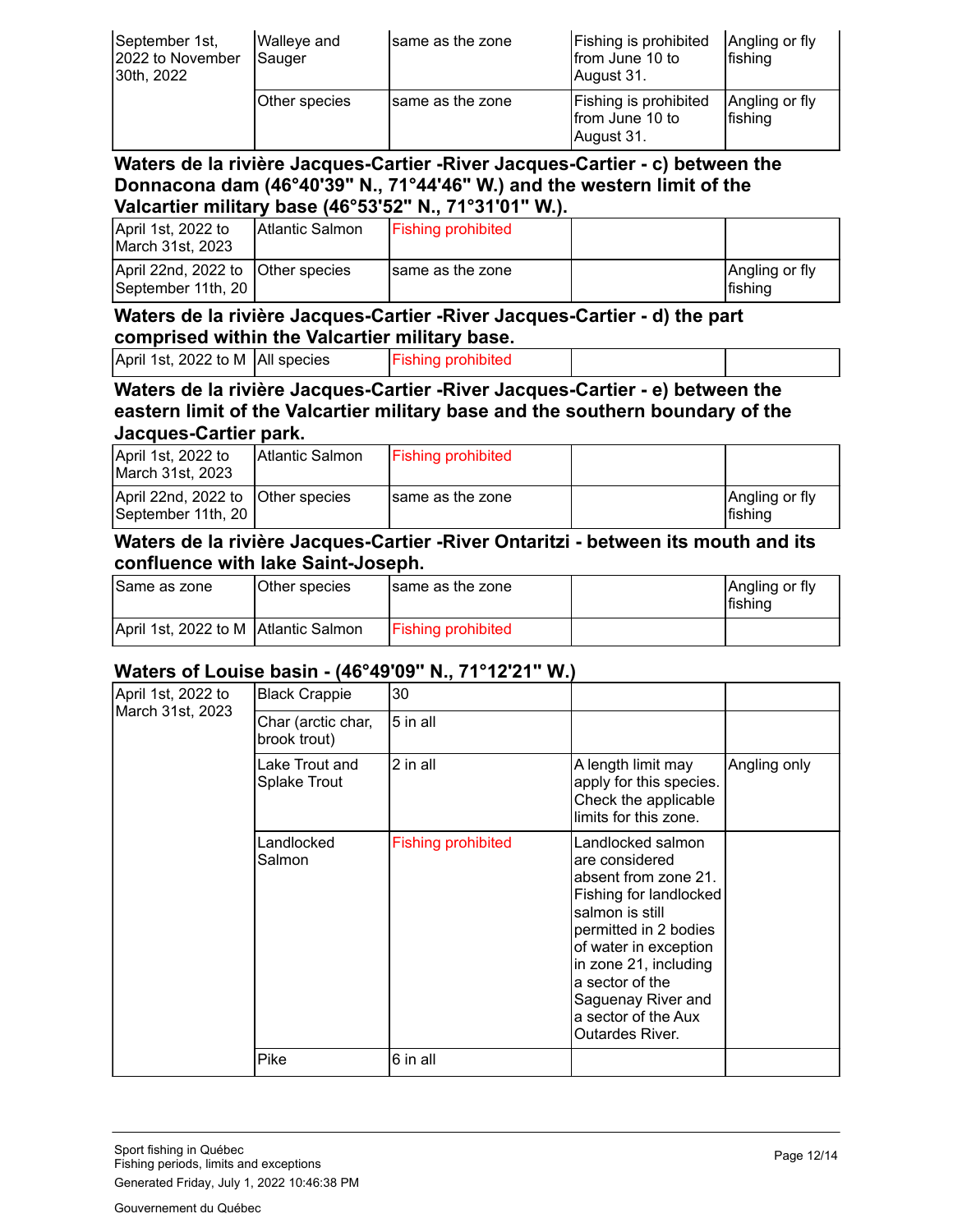| April 1st, 2022 to<br>March 31st, 2023   | Smelt                  | 120                                                                                                    | The limit is 60 Smelt<br>in parts of the area<br>21.                                                                                                                         |              |
|------------------------------------------|------------------------|--------------------------------------------------------------------------------------------------------|------------------------------------------------------------------------------------------------------------------------------------------------------------------------------|--------------|
|                                          | <b>Striped Bass</b>    | <b>Fishing prohibited</b>                                                                              |                                                                                                                                                                              |              |
|                                          | Walleye and<br>Sauger  | 6 in all                                                                                               | A length limit may<br>apply for this species.<br>Check the applicable<br>limits for this zone.                                                                               | Angling only |
|                                          | <b>Yellow Perch</b>    | 50                                                                                                     |                                                                                                                                                                              |              |
|                                          | Other species          | no limit                                                                                               |                                                                                                                                                                              |              |
| June 1st, 2022 to<br>August 31st, 2022   | <b>Atlantic Salmon</b> | 1 small and kept or 3<br>captured and returned to<br>the water as part of the<br>quota is caught first | A length limit may<br>apply for this species.<br>Check the applicable<br>limits for this<br>zone. Elsewhere than<br>in salmon<br>rivers.Salmon fishing<br>licence mandatory. | Angling only |
| June 15th, 2022 to<br>October 31st, 2022 | Sturgeon               | 1 in all                                                                                               | A length limit may<br>apply for this species.<br>Check the applicable<br>limits for this zone.                                                                               | Angling only |
| June 15th, 2022 to<br>March 31st, 2023   | <b>Bass</b>            | 6 in all                                                                                               |                                                                                                                                                                              |              |

## **Wildlife Reserve de Portneuf**

| April 1st, 2022 to<br>March 31st, 2023  | Atlantic Salmon                       | <b>Fishing prohibited</b>                   |              |  |
|-----------------------------------------|---------------------------------------|---------------------------------------------|--------------|--|
| May 13th, 2022 to<br>September 11th,    | Char (arctic char,<br>brook trout)    | 10, including not more<br>than 5 artic char |              |  |
| 2022                                    | Lake Trout and<br><b>Splake Trout</b> | 2 in all                                    | Angling only |  |
|                                         | Landlocked<br>Salmon                  | 3                                           | Angling only |  |
|                                         | Sturgeon                              | 1 in all                                    | Angling only |  |
|                                         | Other species                         | same as the zone                            |              |  |
| June 15th, 2022 to<br>November 30th, 20 | Muskellunge                           | 2 in all                                    |              |  |

## **Wildlife Reserve des Laurentides**

| May 13th, 2022 to<br>September 11th,<br>2022 | Char (arctic char,<br>brook trout) | 15, including not more<br>than 5 artic char |              |  |
|----------------------------------------------|------------------------------------|---------------------------------------------|--------------|--|
|                                              | Lake Trout and<br>Splake Trout     | 2 in all                                    | Angling only |  |
|                                              | Landlocked<br>Salmon               | 2                                           | Angling only |  |
|                                              | Walleye and<br>Sauger              | 6 in all                                    | Angling only |  |
|                                              | Other species                      | same as the zone                            |              |  |

## **Zec Batiscan-Neilson**